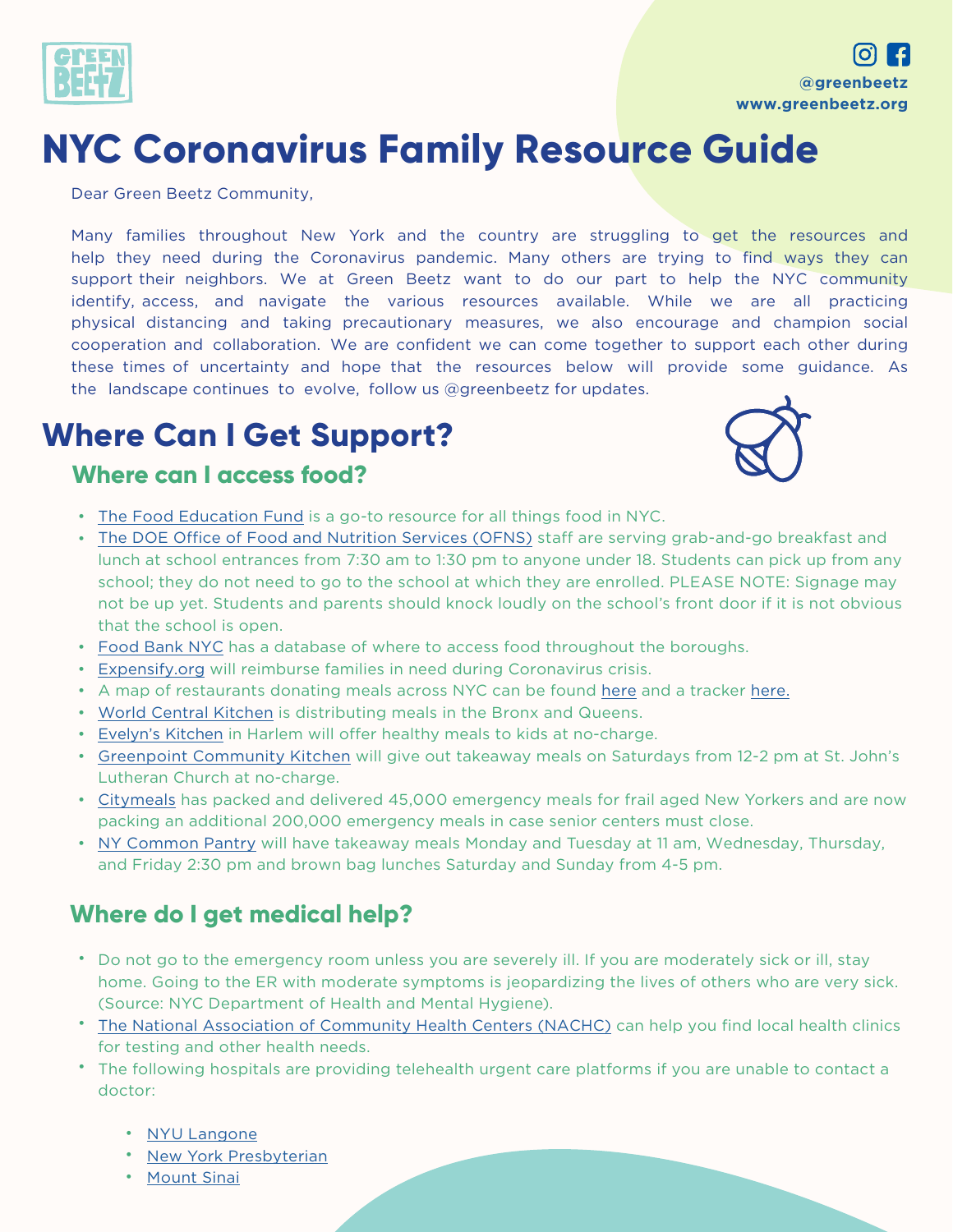### **What are services to help with mental health?**

- [The Crisis Text Line](https://www.crisistextline.org/) offers 24/7 service that's text only. Their website also has support numbers and additional information. Text HOME to 741741 to connect with a Crisis Counselor.
- [Lifehacker](https://lifehacker.com/top-10-free-and-affordable-mental-health-and-counseling-1788814933.) has a list of the top 10 free and affordable services for mental health counseling.
- [NYC Well](https://nycwell.cityofnewyork.us/en/) offers free, confidential mental health support. Speak to a counselor via phone, text, or chat and get access to mental health and substance use services, in more than 200 languages 24/7.
- MIT [Medical](https://medical.mit.edu/stay-healthy-mit-stress-reduction/mindfulness-apps) recommends the following [Headspace,](https://www.headspace.com/) [Smiling Mind](https://www.smilingmind.com.au/), [iMindfulness](https://apps.apple.com/us/app/imindfulness/id473747142), and [Mindfulness Daily](http://www.mindfulnessdailyapp.com/) to help reduce stress and preserve well-being. Most have free options or include 7-10 day free trials to get started.

### **What financial resources and supplemental funds are available for me and my family?**

- New York state will waive the [7-day waiting period for workers in shared work programs](https://www.governor.ny.gov/news/during-coronavirus-briefing-governor-cuomo-announces-department-financial-services-will-require) to claim unemployment insurance for those that have been put out of work by Coronavirus.
- [One Fair Wage](https://ofwemergencyfund.org/) is providing cash assistance to restaurant workers, car service drivers, delivery workers, personal service workers, and more who need the money they aren't getting to survive.
- [Hebrew Free Loan Society](https://hfls.org/loan-programs/coronavirusfinancialimpactloan#1496865147632-7b27b785-f9fab2fb-9510) has created The Coronavirus Financial Impact Loan Program, which provides interest-free loans of \$2,000-\$5,000 to residents of New York City's five boroughs, Westchester, or Long Island.
- [Robin Hood](https://www.robinhood.org/) will start a new Relief Fund which will include funds for some of their community partners to provide emergency grants to individuals facing hardship. More info on the website.
- Facebook has created a [Small Business Grants Program.](https://www.facebook.com/business/boost/grants)

### **What about my utility bills?**

- [Charter Communications/Spectrum](https://corporate.charter.com/newsroom/charter-to-offer-free-access-to-spectrum-broadband-and-wifi-for-60-days-for-new-K12-and-college-student-households-and-more) will offer free Spectrum broadband and Wi-Fi access for 60 days to households with K-12 and/or college students who do not already have a Spectrum broadband subscription and at any service level up to 100 Mbps. To enroll, call 1-844-488-8395. Installation fees will be waived for new student households.
- [Comcast](https://corporate.comcast.com/press/releases/internet-essentials-low-income-broadband-coronavirus-pandemic) is offering new customers 60 days of complimentary Internet Essentials service. Visit [www.](https://www.internetessentials.com/) [internetessentials.com,](https://www.internetessentials.com/) which also includes the option to video chat with customer service agents in American Sign Language. There are also two dedicated phone numbers 1-855-846-8376 for English and 1-855-765-6995 for Spanish. •
- [ConEd](https://www.coned.com/en/about-us/media-center/news/20200313/con-edison-suspends-service-shutoffs?utm_source=TWITTER&utm_content=3197955780&utm_campaign=Crisis+Communications) is temporarily suspending any electric and gas service shutoffs involving customers having payment difficulties.
- [National Grid](https://www.nationalgridus.com/COVID-19) temporarily suspending collections-related activities, including service disconnections, to lessen any financial hardship the Coronavirus pandemic may have on our customers. These policies are effective immediately and will be in place through the end of April. •

# **How Can I Support My Kids In Learning?**

### **Where can I access ideas and resources for at-home schooling and education?**

- Read some tips for teaching kids at home: [Daily Schedule for Kids](https://kfan.iheart.com/featured/mansour-s-musings/content/2020-03-15-try-this-covid-19-daily-schedule-to-keep-your-kids-from-going-stir-crazy/) and [Teaching Kids at Home](https://www.today.com/parents/coronavius-schools-closed-here-s-how-teach-kids-home-t175904) due to [Coronavirus? Homeschooling Moms Share their Tips](https://www.today.com/parents/coronavius-schools-closed-here-s-how-teach-kids-home-t175904)
- Julia Turshen is offering a [free online food writing course](https://www.instagram.com/turshen/?hl=en) for kids and adults every weekday at 2 pm EST/11 am PST for the next few weeks. •
- Beloved children's author, Oliver Jeffers, is reading his books live on Instagram.